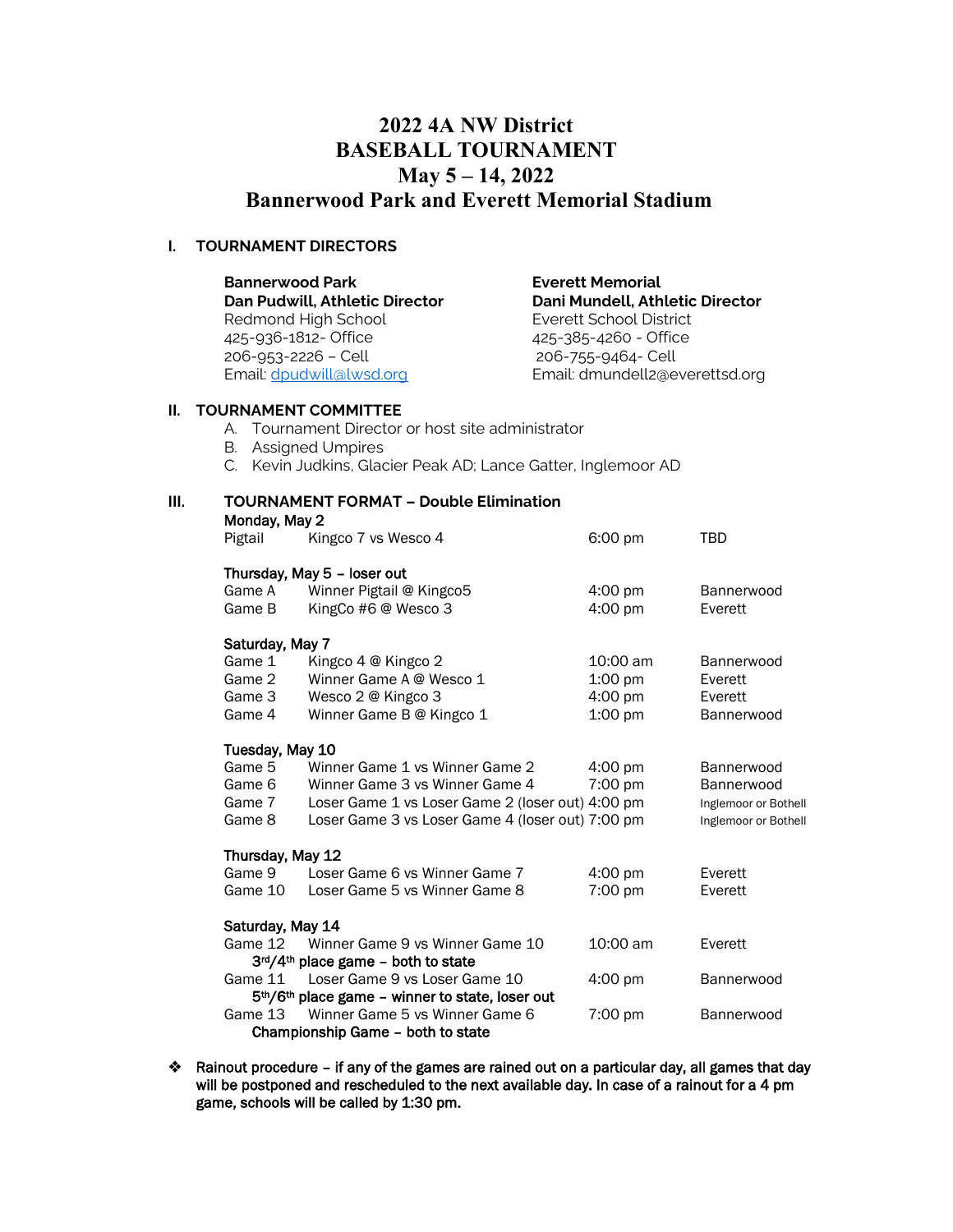## IV. TICKET INFORMATION AND PASSES

- A. Tickets will be sold online and at the gate. Gates will open one hour prior to the first scheduled game.
- B. Prices will be as follows:
	- \$7.00 Adults/Students without ASB Card

\$5.00 – Students with ASB Card, Children, and Senior Citizens

- NC Children 5 and under
- C. The following will be accepted: WSCA passes, WSSAAA passes, NW District Event Supervisor's Pass, KingCo Scouting Pass, KingCo Supervisor pass, and WIAA, NW District and KingCo Lifetime passes.

## V. ROSTERS/PROGRAM INFORMATION

- A. Team eligibility will be in accordance with the State guidelines.
- B. Roster changes may be made between each day of the tournament.
- C. Rosters and team personnel will be pulled from Kingcoathletics.com 24 hours prior to the first round.
- D. Each school will be allowed a MAXIMUM OF 29 People on the pass list for admittance into the stadium. This number is to include: managers, bus driver, scorekeeper, faculty representative, coaches and players. This list should be submitted to WPA network site by Wednesday at noon before the first round. For the pigtail game, Monday May 2 at noon.

## VI. TOURNAMENT INFORMATION

- A. The tournament director will collect starting lineups 45 minutes before game time. Teams will exchange lineups at this time.
- B. Dressing facilities will NOT be available. Teams are to come dressed and ready to play.
- C. Towels will NOT be provided.
- D. Each team will be allowed 10 minutes of infield/outfield warm up, starting with the home team.
- E. The home team will be the team with the higher seed. In case of a tie, the home team will be the KingCo team.
- F. The home team will use the third base dugout.
- G. Only uniformed players will be allowed on the team bench.
- H. Game length / 10 run rule: All games are seven (7) innings and must be played to completion, except if one team is ahead by ten (10) runs or more after the completion of five (5) innings, in this case the gamewill be over. Any game ending in a tie after seven (7) innings, will continue until a winner is determined. In case of a game being called after it has begun due to inclement weather, five (5) innings will constitute a regulation game. If the game is suspended due to inclement weather prior to being a regulation game, the game will resume from the point of suspension per WIAA State Tournament Guidelines.
- I. Game balls will be provided by the tournament manager at each site.
- J. The tournament committee will provide the official scorekeeper at each site.
- K. The WIAA Baseball State Guidelines will be followed.

#### VII. PROTESTS

Decisions on protest must be determined at the time of the protest. The tournament committee will act on all tournament protests.